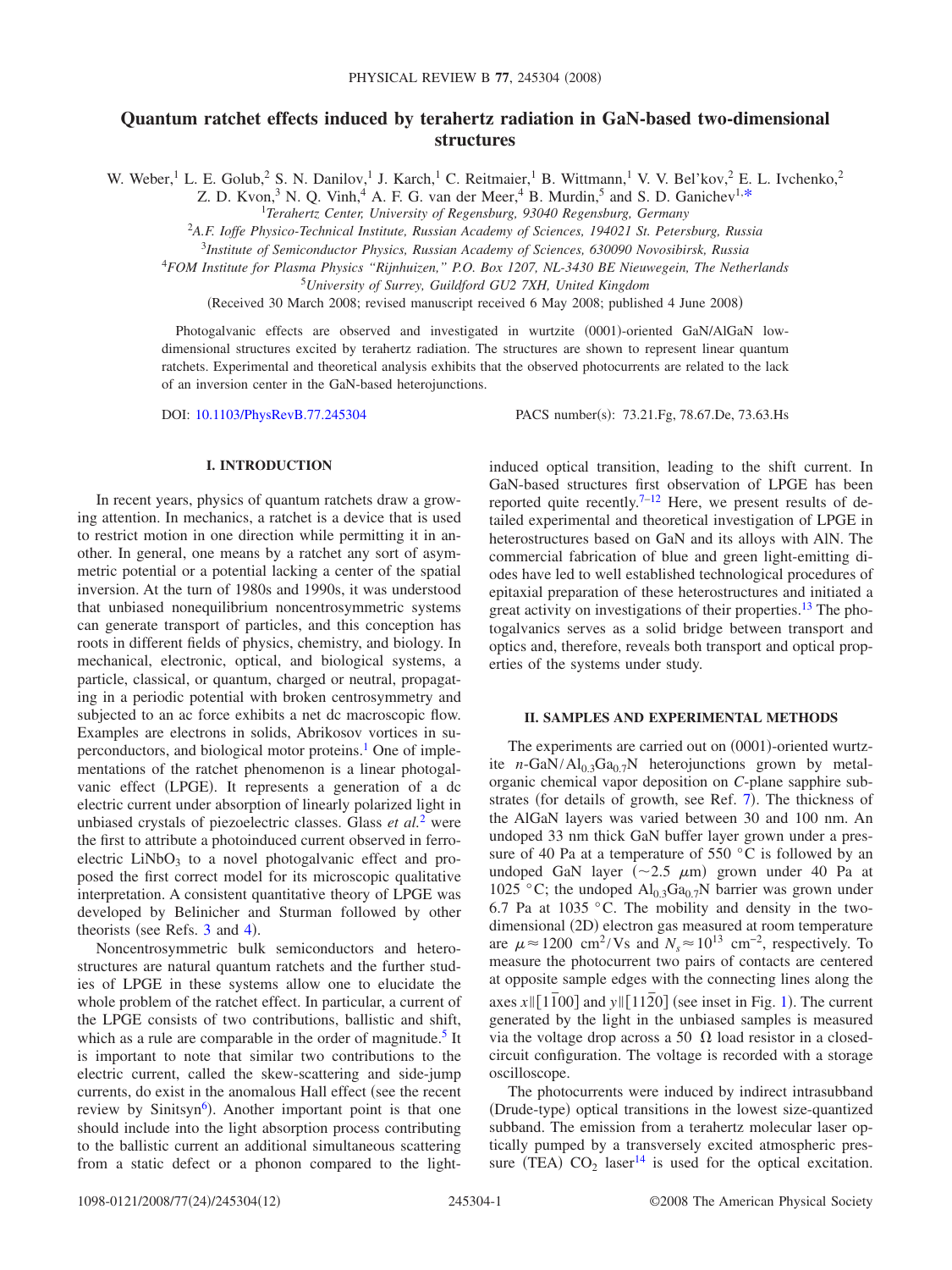<span id="page-1-0"></span>

FIG. 1. Photocurrent as a function of angle  $\alpha$  measured at room temperature at oblique incidence  $(\theta_0=15^\circ)$  in the (a) longitudinal  $J_x$  and (b) transverse  $J_y$  geometries. Photocurrent is excited by linearly polarized radiation with wavelength  $\lambda = 148$   $\mu$ m and power  $P \approx 5$  kW. The full lines are fits to Eqs. ([6](#page-4-0)). To get agreement with experiments, we used one fitting parameter  $J_0 \propto \chi$  and introduced an offset  $J_{\text{offset}}$  for the current  $J_x$  detected in the direction of light propagation. The inset shows the experimental geometry. An additional inset in the lower panel displays the sample and the radiation electric field viewing from the source of radiation side.

With NH<sub>3</sub>, D<sub>2</sub>O, and CH<sub>3</sub>F as an active media, we could obtain radiation pulses of duration of  $\simeq$  100 ns with wavelengths  $\lambda = 77, 90.5, 148, 280, 385,$  and 496  $\mu$ m and a power  $P \approx 5$  kW. Radiation in both the normal- and obliqueincidence geometries was applied with the angle of incidence  $\theta_0$  varying from  $-30^\circ$  to  $+30^\circ$ ,  $\theta_0 = 0$ , corresponding to the normal incidence and laser beam lying in the  $(xz)$  plane (see insets in Figs.  $1, 2$  $1, 2$ , and  $4$ ).

Optically pumped molecular lasers emit linearly polarized radiation with the polarization plane determined by that of the pump light: the electric field vector of the terahertz radiation  $E_l$  generated by the molecular laser can be either parallel (like for the lines  $\lambda = 90.5$ , 148, and 280  $\mu$ m) or orthogonal (lines 77, 385, and 496  $\mu$ m) to the polarization vector of the pump beam depending on the angular momentum selection rules for the pump and the terahertz transitions in the active media[.14](#page-11-10)

In the experiments, the plane of polarization of the radiation incident on the sample was rotated applying  $\lambda/2$  plates, which enabled us to vary the azimuth angle  $\alpha$  from  $0^{\circ}$  to 180° covering all possible orientations of the electric field component in the  $(xy)$  plane. Hereafter, the angle  $\alpha=0$  is chosen in such a way that the incident light polarization is directed along the  $y \parallel [11\overline{2}0]$  $y \parallel [11\overline{2}0]$  $y \parallel [11\overline{2}0]$  direction [see inset in Fig. 1(b)].

To investigate the photogalvanic effects, we also use elliptically polarized light. In this case, the polarization of the laser beam is modified from linear to elliptical by means of crystal quartz  $\lambda/4$  plates. The counterclockwise rotation (viewing from the laser side) of the optical axis of the quarter-wave plate by the angle  $\varphi$ <sub>p</sub> results in the variation of

<span id="page-1-1"></span>

FIG. 2. Photocurrent as a function of angle of incidence  $\theta_0$ measured at room temperature in the transverse geometry and azimuth angle  $\alpha = 45^\circ$ . Photocurrent is excited by radiation with wavelength  $\lambda = 148$   $\mu$ m and power  $P \approx 5$  kW. The full line is the fit to Eqs. ([6](#page-4-0)) with the same fitting parameter  $J_0$  as used in Fig. [1.](#page-1-0) The inset shows the experimental geometry.

the radiation helicity as  $P_{\text{circ}}$ =−sin 2 $\varphi_p$ . Here, the angle  $\varphi_p=0$  is chosen for the position of the quarter-wave plate optical axis coinciding with the incoming laser polarization, in which case, the linear polarization degree is given by fourth harmonics of  $\varphi$ <sub>*p*</sub>.

A series of measurements is carried out by making use of the frequency tunability and short pulse duration of the free electron laser "FELIX" at FOM-Rijnhuizen in the Netherlands operated in the spectral range between 70 and 120  $\mu$ m.<sup>[15](#page-11-11)</sup> The output pulses of light from the FELIX were chosen to be  $\approx$  6 ps long, separated by 40 ns in a train (or "macropulse") of 7  $\mu$ s duration. The macropulses had a repetition rate of 5 Hz.

# **III. EXPERIMENTAL RESULTS**

Irradiating the (0001)-grown GaN/AlGaN heterojunction by polarized light at oblique incidence, as sketched in the inset to Fig.  $1(a)$  $1(a)$ , causes a photocurrent signal measured across a contact pair. The width of the photocurrent pulses is about 100 ns, which corresponds to the terahertz laser pulse duration. The signal depends on the light polarization, and all characteristic polarization properties persist from 4.2 to 300 K. The experimental data presented below are obtained at room temperature. The effect is observed for all the wavelengths applied (between 77 and 496  $\mu$ m). We use two geometries: the longitudinal geometry  $(J_x$  in the Fig. [1](#page-1-0)), in which the photocurrent is measured in the direction along in-plane component  $\hat{e}_{\parallel}$  and the transverse geometry  $(J_{\nu})$  in the Fig. [1](#page-1-0)), where the signal is detected in the direction normal to the light propagation unit vector  $\hat{e}$  [see the inset in Fig.  $1(a)$  $1(a)$ ].

Figure [1](#page-1-0) shows the dependence of the photocurrent on the azimuth angle  $\alpha$  for both experimental geometries obtained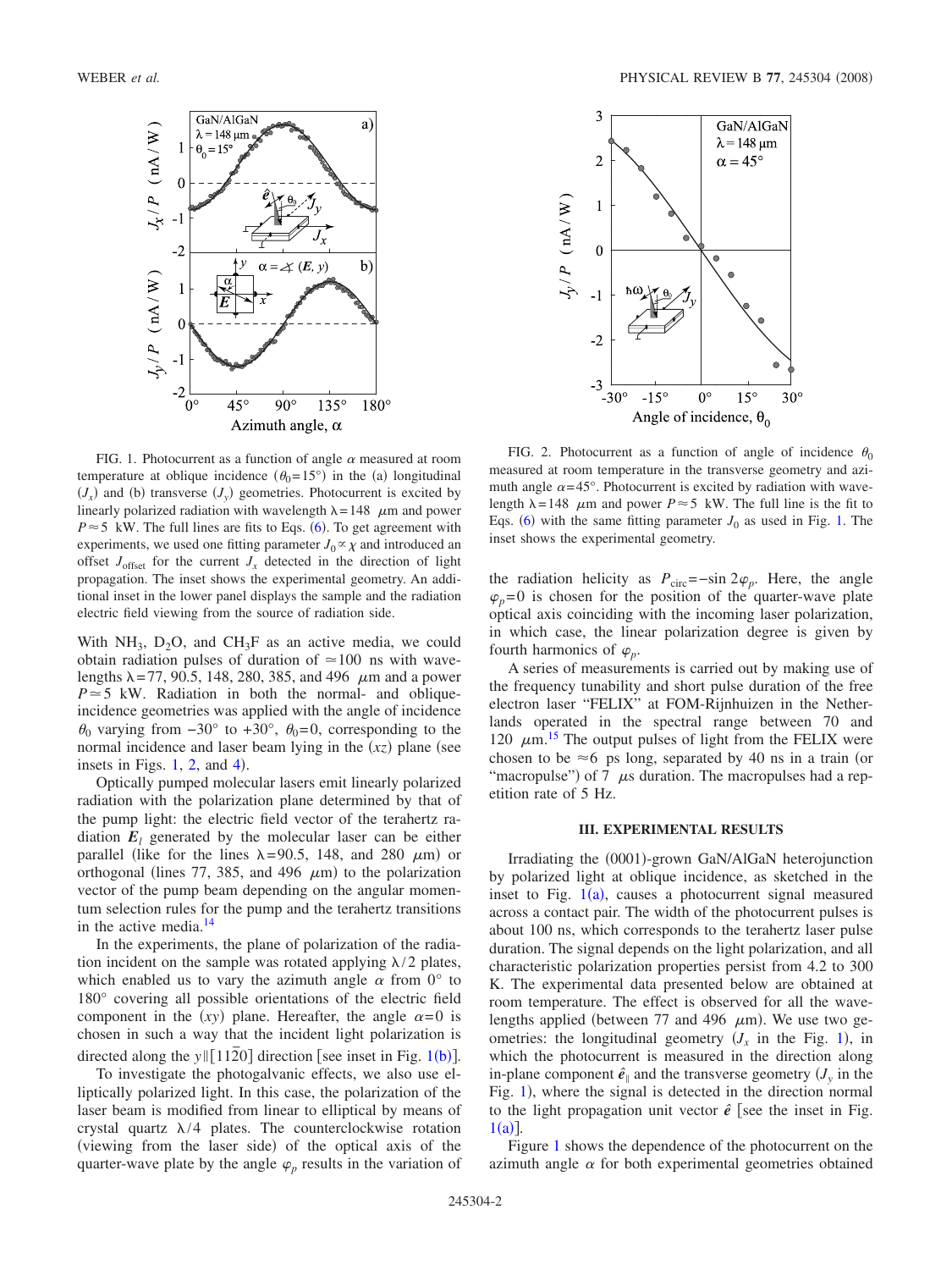<span id="page-2-1"></span>

FIG. 3. Spectral dependence of the transverse photocurrent *J*<sub>*y*</sub> measured at room temperature at oblique incidence  $(\theta_0=15^{\circ})$  for azimuth angle  $\alpha = 135^\circ$ . The data are obtained with the free electron laser FELIX (dots) and with molecular optically pumped laser (triangles). The full line shows fit to Eq.  $(1)$  $(1)$  $(1)$ . The fit is obtained using  $\tau_p$  as an adjustable parameter and a scaling the whole dependence by the ordinate. The dashed line shows  $J_v \propto \omega^{-2}$  for comparison. The inset in the left upper corner shows the temporal structure of the current in response to the radiation of FELIX. The inset in the right corner shows the temperature dependences of the carrier density and the mobility.

at the positive incidence angle  $\theta_0 = 15^\circ$  and  $\hat{e}_\parallel$  *x*. The polarization dependence of the current in the longitudinal geometry is well fitted by  $J_x = J_0(1 - \cos 2\alpha) + J_{\text{offset}}$ , while for the transverse geometry, we have  $J_y = -J_0 \sin 2\alpha$ . Note that the offset contribution *J*offset is observed in the longitudinal geometry only. Below, in Sec. IV B, we will demonstrate that exactly these dependences follow from the theory. As a function of the incidence angle, the photocurrent changes sign at  $\theta_0 \approx 0$ . This is demonstrated in Fig. [2,](#page-1-1) which shows the dependence  $J_y(\theta_0)$  for the fixed azimuth angle  $\alpha = 45^\circ$ . A similar dependence is also detected for the longitudinal current  $J<sub>x</sub>$ . We note that, like the polarization dependent contribution to the photocurrent, the detected offset current in the longitudinal geometry  $J<sub>offset</sub>$  inverts its direction when the incidence angle changes its sign.

The wavelength dependence of the photocurrent obtained in transverse geometry at azimuth angle  $\alpha = 135^{\circ}$  and angle of incidence  $\theta_0 = 15^\circ$  is shown in Fig. [3.](#page-2-1) The data are measured both on FELIX (dots) and on molecular laser (triangles). Fitting the data to the well known spectral behavior of the Drude absorption,  $16,17$  $16,17$ 

$$
J_{y}(\omega) \propto \eta(\omega) \propto \frac{1}{1 + (\omega \tau_{p})^{2}},
$$
 (1)

<span id="page-2-2"></span>we obtain that the spectral behavior of the photocurrent can reasonably be described by this equation (see full line in Fig. [3](#page-2-1)). For the fit we used  $\tau_p$  as an adjustable parameter and scaled the whole dependence by the ordinate. Analyzing this dependence, we obtained that the momentum relaxation time controlling absorption is about 0.05 ps. This value is twice shorter than the transport time  $(\approx 0.1 \text{ ps})$  extracted from the mobility measurements at room temperature. We attribute the shortening of the momentum relaxation time by electron gas heating due to absorption of the intense terahertz radiation. The reduction in the mobility due to heating stems from

<span id="page-2-0"></span>

FIG. 4. Photocurrent as a function of angle  $\alpha$  measured at normal incidence  $(\theta_0=0)$  in (a) x and (b) y crystallographic directions. Photocurrent is excited by linearly polarized radiation with wavelength  $\lambda = 148$   $\mu$ m and power  $P \approx 5$  kW. The full lines are fits to Eq. ([5](#page-4-1)). To get agreement with experiments, we used one fitting parameter  $J_1 \propto \chi'$ . The inset shows the experimental geometry. An additional inset in the lower panel displays the sample and the radiation electric field viewing from the source of radiation side.

enhancement of scattering by phonons under increase of temperature. Using short 6 ps pulses of FELIX, we observed that the response time is determined by the time resolution of our setup but it is at most 100 ps or shorter (see the inset in the left upper corner of Fig. [3](#page-2-1)). This fast response is typical for photogalvanics where the signal decay time is expected to be of the order of the momentum relaxation time $3,4,14$  $3,4,14$  $3,4,14$  being in our samples at room temperature of the order of 0.1 ps.

In addition to the signal excited by the radiation at oblique incidence, we also detected a small photocurrent at normal incidence. The polarization behavior of this signal is shown in Fig. [4.](#page-2-0) In this setup, photocurrent dependences can be well fitted by  $J_x = J_1 \sin 2\alpha$  and  $J_y = J_1 \cos 2\alpha$  (see also Sec. IV A). Rotating the sample around *z* axis, we proved that the current direction is solely determined by the orientation of radiation electric field relative to the in-plane crystallographic axes. We note that this contribution is about 1 order of magnitude smaller than that at oblique incidence even at small angles  $\theta_0 \approx 15^\circ$ .

Besides investigations of photocurrent in response to linearly polarized radiation, we also performed measurements under excitation with elliptically polarized light. Such experiments are of particular interest because such radiation, in partially circularly polarized light, has previously been used for investigation of the circular photogalvanic effect  $(CPGE),$ <sup>[4,](#page-11-4)[7](#page-11-7)[,14](#page-11-10)</sup> which coexist with the LPGE yielding beatings in  $\varphi_n$  dependence. The CPGE is characterized by a photocurrent whose direction is changed upon reversal of the radiation helicity. It has been observed in GaN-based structures demonstrating a substantial structural inversion asymmetry (SIA) in this wide band gap material.<sup>7[,9–](#page-11-14)[11](#page-11-15)</sup> We have shown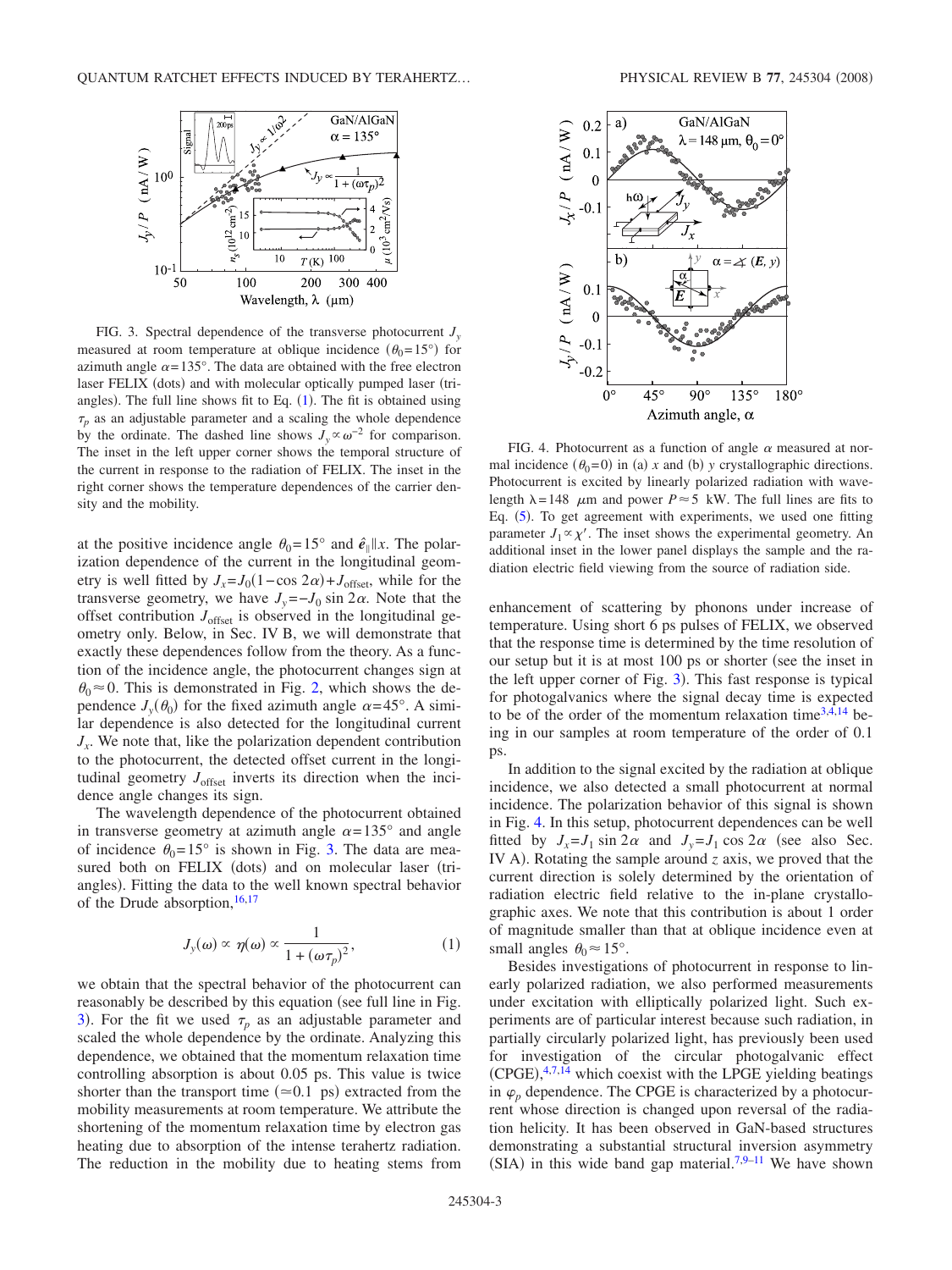<span id="page-3-0"></span>

FIG. 5. Photocurrent as a function of angle  $\varphi$ <sub>p</sub> measured at oblique incidence  $(\theta_0 = 15^\circ)$  in the longitudinal  $[J_x \text{ in (a) and (c)}]$ and transverse  $[J_y \text{ in (b) and (d)}]$  geometries at wavelength  $\lambda$ =148  $\mu$ m and power *P*  $\approx$  5 kW. The ellipticity of the radiation is varied by passing linearly polarized laser radiation  $(E_l)$  through a quarter-wave plate (see insets in the left and right panels). The left panels show transverse and longitudinal photocurrents measured in experimental setup with  $E_l$  perpendicular to the incidence plane *(s*) polarization at  $\varphi_p = 0$ , see inset in the left panel). Photocurrents obtained for  $E_l$  parallel to the incidence plane ( $p$  polarization at  $\varphi_p = 0$ , see inset in the right panel) are shown in the right panel. The full lines are fits of the photocurrent to Eqs.  $(9)$  $(9)$  $(9)$  and  $(10)$  $(10)$  $(10)$  obtained correspondingly in the experimental setup sketched in the inset in the left and right panels. The fits are obtained using the same values of  $J_0$  and  $J_{\text{offset}}$  as in the experiments with linearly polarized radiation. The inset in the left panels shows the experimental geometry. On top the polarization, ellipses corresponding to various phase angles  $\varphi$  are plotted viewing from the source of radiation.

that SIA in GaN-based heterostructures results in a spin splitting of subbands in  $k$  space, which was later confirmed by magnetotransport measurements.<sup>18[–21](#page-11-17)</sup> The Rashba spin splitting due to SIA, which is not expected in wide band semiconductors, in GaN/AlGaN heterostructures is caused by a large piezoelectric effect,<sup>22</sup> which yields a strong electric field at the GaN/AlGaN interface and a strong polarization induced doping effect. $^{23}$ 

Figures  $5(a)$  $5(a)$  and  $5(b)$  demonstrate the dependences of the photocurrent on the angle  $\varphi_p$  for positive angle  $\theta_0$ . In Fig.  $5(a)$  $5(a)$  transverse and longitudinal photocurrents are measured for the experimental setup with  $E_l$  perpendicular to the incidence plane *(s* polarization at  $\varphi_p = 0$ ). We find that the polarization dependences in this experiment are well fitted by  $J_x$  $= J_0(1-\cos 4\varphi_p)/2+J_{\text{offset}}$  and for transverse geometry by  $J_v = -J_0 \sin 4\varphi_p/2 + J_2 \sin 2\varphi_p$  (see Sec. IV B 2 for theoretical justification). We note that we used for fitting the same values of  $J_0$  and  $J_{\text{offset}}$  as in experiments with linearly polarized radiation.

As we discussed above, our laser can generate linearly polarized radiation either oriented along or perpendicularly to the polarization of the pump radiation. By that we change the position of the electric field of transformed beam relative to the optical axis of the quarter-wave plate, consequently changing the orientation of the ellipse as well as radiation

<span id="page-3-1"></span>

FIG. 6. Model of current generation due to asymmetry of specular elastic scattering by wedges. The field *E* results in directed motion of carriers shown by the dashed arrows. Due to asymmetric scattering a directed carrier flow and, therefore, electric current *j* are generated. (a) and (b) sketch two relative orientations of wedges and the electric field  $E$  together with resulting dc current  $j$ .

helicity of the beam at the sample. In order to check how this transformation influence results, we provided an additional experiment using laser beam with again  $\lambda = 148$   $\mu$ m and  $\hat{e}_{\parallel}$  *x* but for  $E_l$  parallel to the incidence plane (*p* polarization at  $\varphi_p$ =0). Figures [5](#page-3-0)(c) and 5(d) show the data obtained in this geometry. In contrast to the results presented in Figs.  $5(a)$  $5(a)$  and  $5(b)$ , the photocurrent now shows another type of polarization dependences:  $J_x = J_0(3 + \cos 4\varphi_p)/2 + J_{offset}$  and for transverse geometry  $J_v = J_0 \sin 4\varphi_p / 2 + J_2 \sin 2\varphi_p$ . The fact that contribution given by  $J_2$  did not change is not surprising because this term is due to radiation helicity which does not change:  $P_{\text{circ}} = -\sin 2\varphi_p$ . The changes in contribution induced by the degree of linear polarization are caused by the fact that the orientation of corresponding ellipses at the sample at a given  $\varphi$ <sub>*n*</sub> is different.

The photocurrent polarization properties revealed experimentally both under normal and oblique incidences are explained in Sec. IV, where we propose a simple illustrative model to interpret the nature of the photocurrent under study and derive general phenomenological equations. The measured wavelength and temperature dependences of the LPGE current are described in Sec. V where a microscopic theory is developed.

# **IV. MODELS, PHENOMENOLOGY, AND POLARIZATION DEPENDENCES OF THE PHOTOCURRENTS**

The appearance of the LPGE can be visualized by a simple one-dimensional model of randomly distributed but identically oriented wedges acting as asymmetric scattering centers[.3](#page-11-3)[,4](#page-11-4)[,14](#page-11-10) This model showing the generation of a photogalvanic current is relevant for 2D GaN/AlGaN structures excited by the radiation at normal incidence. In Fig. [6](#page-3-1) a wedge with a base oriented along *x* direction is depicted which obviously does not possess a center of inversion. In equilibrium the velocities of electrons are isotropically distributed. Application of an external in-plane alternating field  $E(t) = E \sin \omega t$  adds an oscillatory motion along the electric field to the random thermal motion of the electrons. If the field points along the height of the wedges  $(E||y)$  or  $\alpha=0$ ), then the scattering results in a carrier flow in the  $(-y)$  direction, yielding an electric current  $j_v > 0$  shown by the up arrow in Fig.  $6(a)$  $6(a)$ . By that electron fluxes along the *x* direction compensate each other and  $j_x$  is absent. A variation of the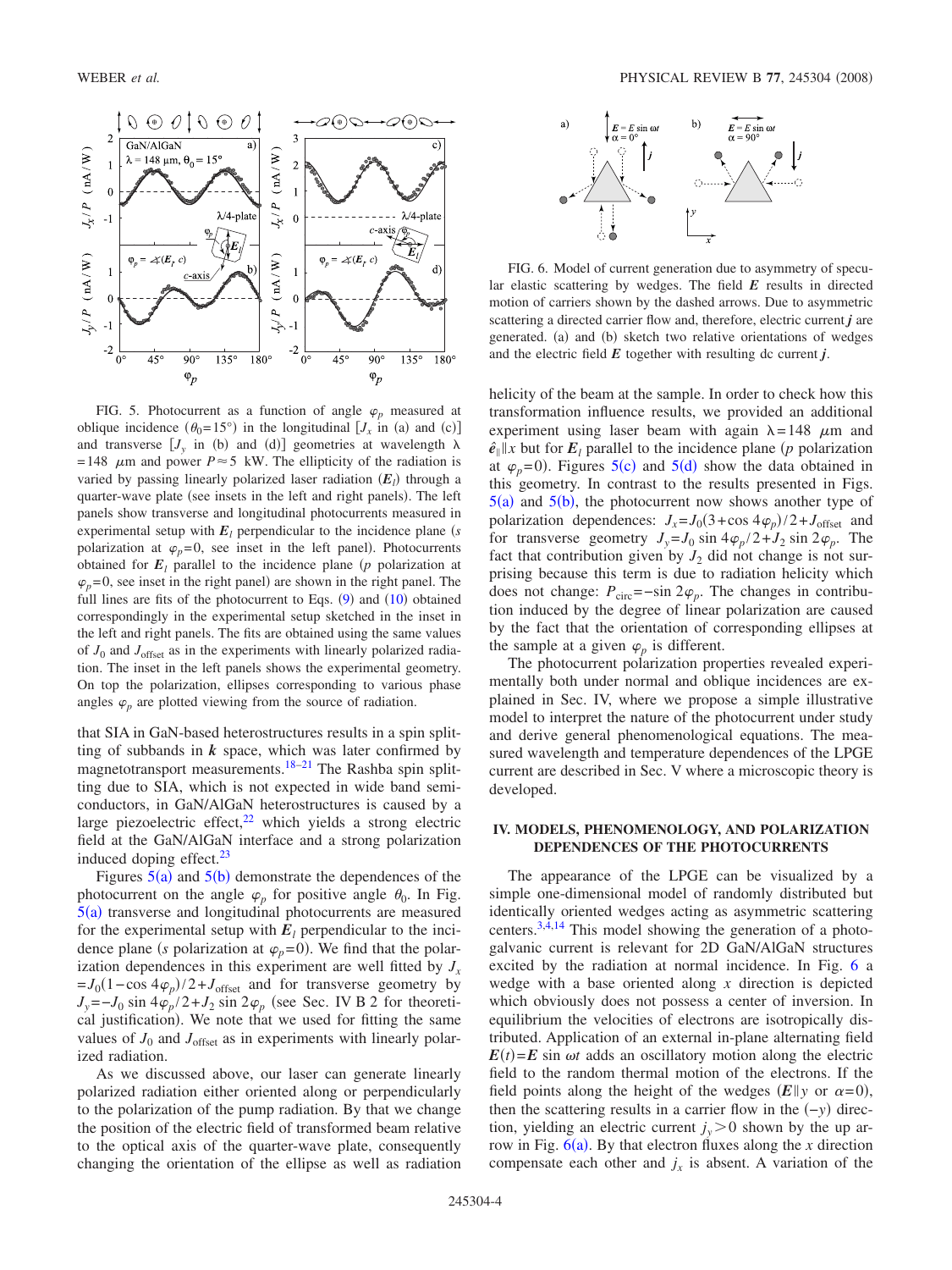relative direction between the electric field and the orientation of the wedges changes the direction of the carrier flow resulting in a characteristic polarization dependence. It may, e.g., reverse its direction, as it is shown in Fig.  $6(b)$  $6(b)$  for the field oriented along the base of the wedges, or rotate by 90° in the case of  $E$  directed at  $45^{\circ}$  to *y* axis.

In order to describe the observed polarization and angle of incidence dependences, we derive here phenomenological equations for the photocurrents in 2D GaN-based structures and give a model for LPGE. The linear photogalvanic current density *j* is phenomenologically described by the following expression: $3,4,14$  $3,4,14$  $3,4,14$ 

$$
j_{\lambda}^{\text{LPGE}} = \sum_{\mu\nu} \chi_{\lambda\mu\nu} (E_{\mu} E_{\nu}^* + E_{\nu} E_{\mu}^*).
$$
 (2)

<span id="page-4-2"></span>Here,  $\vec{E}$  is the electric field amplitude of the light wave and  $\chi$ is the third-rank tensor symmetric in the last two indices. The index  $\lambda$  enumerates two in-plane coordinates x and y, while  $\mu$  and  $\nu$  run over all three Cartesian coordinates.

The LPGE is allowed only in piezoelectric crystal classes of noncentrosymmetric media where nonzero components of the tensor  $\chi$  do exist. The point symmetry of wurtzite 2D electron systems confined in the  $[0001]$  direction is  $C_{3v}$ , which differs from the  $C_{6v}$  symmetry of the bulk GaN due to the absence of translation along the growth axis *z*, i.e., because of the presence of interfaces. The coordinate frame  $x, y, z$  chosen in the experimental setup means that the plane  $(yz)$   $\parallel$  (1<sup> $7$ </sup>)(1<sup> $\overline{1}$ </sup>)(1<sup> $\overline{1}$ </sup>) coincides with the mirror-reflection planes  $\sigma$ <sub>v</sub> contained in the  $C_{3v}$  point group. In this point group, the tensor  $\chi$  has two linearly independent components for  $\lambda \neq z$ ,

$$
\chi \equiv \chi_{xxz} = \chi_{yyz}, \quad \chi' \equiv \chi_{xxy} = \chi_{yxx} = -\chi_{yyy}.
$$
 (3)

This means that the phenomenological equation  $(2)$  $(2)$  $(2)$  reduces to

$$
j_x^{\text{LPGE}} = \chi \{ E_x E_z^* \} + \chi' \{ E_x E_y^* \},
$$
  

$$
j_y^{\text{LPGE}} = \chi \{ E_y E_z^* \} + \chi' (|E_x|^2 - |E_y|^2),
$$
 (4)

<span id="page-4-3"></span>where  $\{E_{\mu}E_{\nu}^*\}=E_{\mu}E_{\nu}^*+E_{\nu}E_{\mu}^*$ .

#### **A. Normal incidence**

In our experiments, a linear photogalvanic current is ob-served at normal incidence (see Fig. [4](#page-2-0)). It follows from Eqs. ([4](#page-4-3)) that while at normal incidence the photocurrent proportional to the constant  $\chi$  vanishes because  $E_z = 0$ , the contribution determined by the constant  $\chi'$  is nonzero. The observation of this photocurrent is an important result demonstrating substantial difference in symmetry between wurtzite 2D GaN(0001)-based structures with  $C_{3v}$  symmetry and zinc-blende GaAs- and InAs-based heterostructures having  $C_{2v}$  or  $D_{2d}$  symmetry, where the LPGE is forbidden at normal light incidence.

<span id="page-4-1"></span>The polarization dependences for normal incidence follow from Eqs.  $(4)$  $(4)$  $(4)$  and are given by

$$
j_x = \chi'(t_0 E_0)^2 \sin 2\alpha,
$$

$$
j_y = \chi'(t_0 E_0)^2 \cos 2\alpha, \qquad (5)
$$

where  $t_0 = 2/(n_{\omega} + 1)$  is the amplitude transmission coefficient for normal incidence and  $n_{\omega}$  is the refractive index of the medium (for GaN,  $n_{\omega}$ =2.3). Both polarization dependences well describe our experimental data with one fitting parameter  $\chi'$  (see the solid lines in Fig. [4](#page-2-0)). This agreement clearly demonstrates the generation of LPGE current at normal incidence. We emphasize that the current direction depends on the orientation of the polarization plane with respect to the crystallographic axes *x* and *y*. In the case that contacts are arbitrary oriented relative to the crystallographic directions, Eq. ([5](#page-4-1)) holds but the phase shift appears. This is considered in Appendix A.

# **B. Oblique incidence**

#### *1. Linear polarization*

Linear photogalvanic effect is also observed at oblique incidence. Moreover, comparison of Figs. [1](#page-1-0) and [4](#page-2-0) shows that even at a small incidence angle  $\theta_0$ , the photocurrent is substantially (by the order of magnitude) larger than that at normal incidence. While at normal incidence the photogalvanic current is solely described by the constant  $\chi'$  at oblique incidence, another term in Eq.  $(4)$  $(4)$  $(4)$  shows up. This term is determined by the second linearly independent constant  $\chi$ . The polarization dependence of this contribution in the geometry relevant to the experiment depicted in Fig. [1,](#page-1-0) where the incidence plane is chosen to be the plane  $(xz)$  and the angle  $\alpha$ is counted from *y*, is given by

$$
j_x(\alpha) = \chi E_0^2 t_p^2 \cos \theta \sin \theta (1 - \cos 2\alpha),
$$
  

$$
j_y(\alpha) = -\chi E_0^2 t_p t_s \sin \theta \sin 2\alpha.
$$
 (6)

<span id="page-4-0"></span>Here,  $\theta$  is the refraction angle related to the incidence angle  $\theta_0$  by sin  $\theta = \sin \theta_0 / n_\omega$ , and  $t_s$  and  $t_p$  are the Fresnel amplitude transmission coefficients from vacuum to the structure for the  $s$ - and  $p$ -polarized lights, respectively.<sup>24</sup> These functions are shown in Fig. [1](#page-1-0) by the solid lines. To get agreement with experiments, we used the above equations with one fitting parameter  $\chi$  and introduced an offset for the current  $J<sub>x</sub>$ detected in the direction of the light propagation. Registration of these characteristic polarization dependences proves observation of LPGE at oblique incidence.

Comparing the results presented in Figs. [1](#page-1-0) and [4,](#page-2-0) we can estimate of the ratio of different components of the tensor  $\chi$ for the studied structures. At  $\theta \approx 0.1$  rad,  $t_s \approx t_p \approx t_0$ , therefore from the ratio of the amplitudes in Figs. [1](#page-1-0) and [4](#page-2-0) equal to  $|\chi'$  /  $\chi$   $\theta$ , we get  $|\chi'$  /  $\chi$  ≈ 10<sup>-2</sup>. This hierarchy of components of the third rank tensor  $\chi_{\lambda\mu\nu}$  in the systems of  $C_{3\nu}$  symmetry is expectable;<sup>3</sup> however, we demonstrate that the  $\chi'$ -related effect is observable. While the effect described by the constant  $\chi$  also exists in the bulk GaN as well as in the  $C_{\infty}$ group, the photocurrent proportional to  $\chi'$  arises only due to the reduced symmetry  $C_{3v}$  of the system, i.e., due to size quantization. Therefore, the latter contribution should increase at narrowing of the 2D layer.

Equations ([6](#page-4-0)) show that the photogalvanic current should follow the dependence  $t<sub>s</sub>t<sub>p</sub>$  sin  $\theta$ , in particular, reverse its di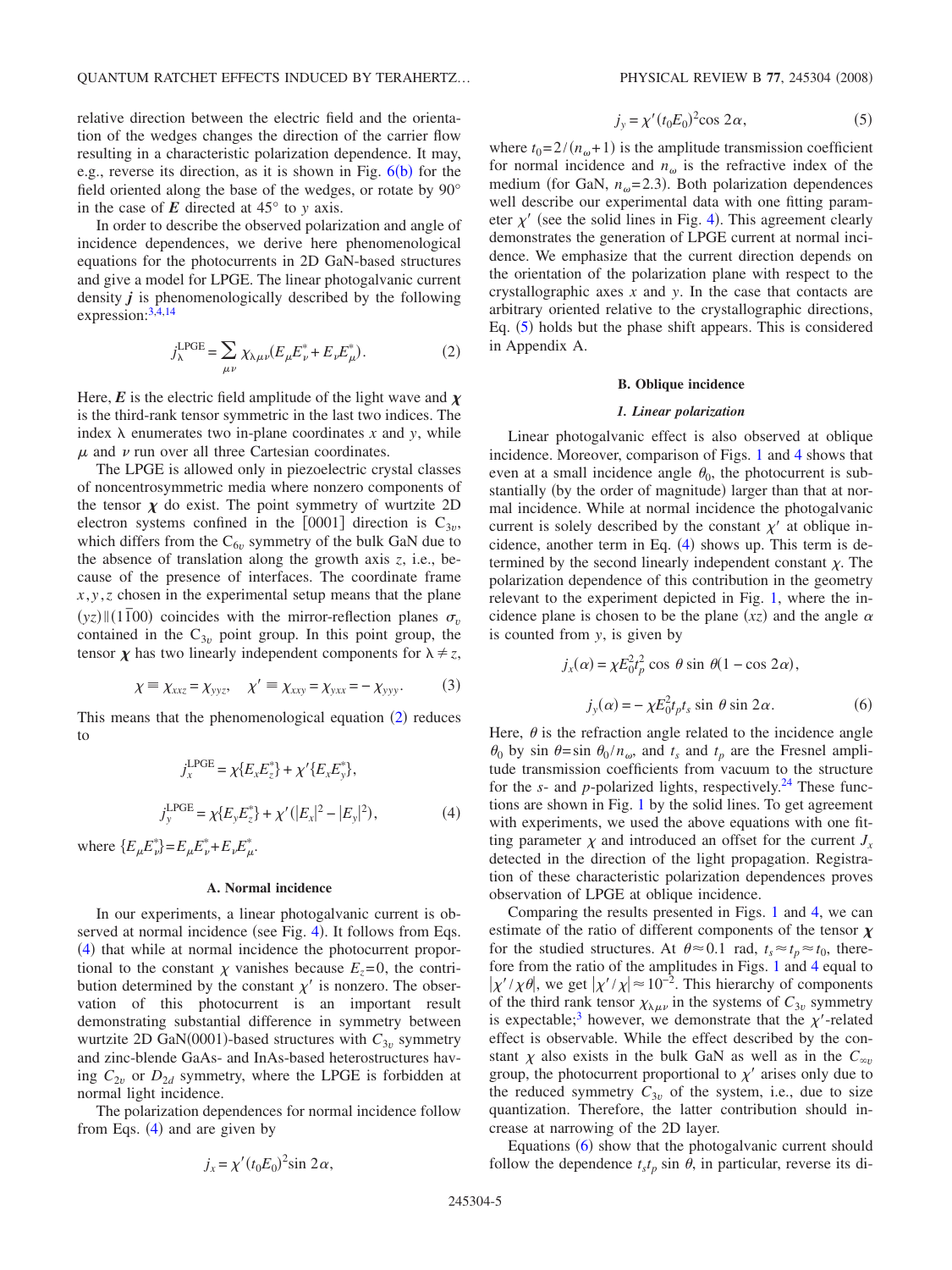rection upon inversion the angle of incidence. This behavior is indeed observed. Figure [2](#page-1-1) shows the LPGE current dependence on the incidence angle  $\theta_0$  obtained for  $J_v$  at a fixed linear polarization of radiation ( $\alpha$ =45°). We note that the offset photocurrent observed in the longitudinal direction only is always directed antiparallel to  $\hat{e}_{\parallel}$ . We ascribe the offset to the photon drag current which is linearly coupled to the photon momentum. This effect is out of scope of the present paper.

In our experiments, we also probe LPGE for the light directed along other crystallographic directions. Investigating transverse and longitudinal currents being perpendicular and parallel to the incidence plane, respectively, we observed that all polarization dependences are described by the same constant  $\chi$  independently of the in-plane direction of the light propagation. The reason of this fact is that the current contribution proportional to  $\chi$  is due to cone asymmetry being axially isotropic in the plane of our structures. Thus, this photocurrent is totally determined by the light polarization state and propagation direction, and it is independent of the incidence plane orientation relative to the in-plane crystallographic axes. For linearly polarized light, the photocurrent can be presented in the invariant form as  $j=2\chi E/E_z$ , where  $E_{\parallel}$  is the projection of the light polarization vector  $E$  onto the structure plane. It is seen that the LPGE current is always directed along  $E_{\parallel}$ . By introducing the azimuth angle  $\beta$  so that  $\beta$ =0 corresponds to the polarization perpendicular to the incidence plane (*s* polarization), we obtain for transverse  $(\mathbf{j}_\perp)$ and longitudinal  $(j_{\parallel})$  currents

$$
\begin{aligned} \mathbf{j}_{\perp} &= \chi E_0^2 t_p t_s \sin 2\beta (\hat{\mathbf{e}}_{\parallel} \times \hat{z}), \\ \mathbf{j}_{\parallel} &= \chi E_0^2 t_p^2 \cos \theta (1 - \cos 2\beta) \hat{\mathbf{e}}_{\parallel}, \end{aligned} \tag{7}
$$

<span id="page-5-3"></span>where  $\hat{z}$  is the unit vector along the normal.

#### *2. Elliptical polarization*

Illumination of the structure by elliptically polarized radiation also results in generation of the LPGE current, which is determined by the linear polarization degree of the light. However, elliptically polarized radiation is also characterized by the nonzero helicity. This results in the additional effect solely determined by the degree of circular polarization, the circular photogalvanic effect. $3,4,14$  $3,4,14$  $3,4,14$  This effect is phenomenologically described by

$$
j_{\lambda}^{\text{CPGE}} = \sum_{\mu} \gamma_{\lambda \mu} \mathbf{i} (E \times E^*)_{\mu} = E_0^2 t_p t_s P_{circ} (\gamma \hat{e})_{\lambda}, \qquad (8)
$$

<span id="page-5-2"></span>where  $\hat{e}$  is the light propagation unit vector and  $\gamma$  is the second-rank pseudotensor. In the systems of  $C_{3v}$  symmetry, the tensor  $\gamma$  has one linearly independent component, namely,  $\gamma_{xy} = -\gamma_{yx} \equiv \gamma$ . Thus, the CPGE current flows always perpendicularly to the incidence plane.

In our experimental setup, a quarter-wave plate is rotated by the angle  $\varphi$ <sub>p</sub> between the laser light polarization vector  $E_l$ and the principal axis of the polarizer (see inset to Fig. [5](#page-3-0)). The total photogalvanic current is given by both second and fourth harmonics of this angle. While radiation handedness is solely determined by the angle  $\varphi$ <sub>p</sub> and does not depend on the relative orientation between  $E_l$  and the plane of incidence, the orientation of the ellipse is substantially different. In particular, for  $E_l$  perpendicular to the incidence plane at  $\varphi_p = 0$  (*s* polarization) and for  $E_l$  parallel to the incidence plane at  $\varphi_p = 0$  (*p* polarization), the orientation of the corresponding ellipses on the sample differs by 90°. Therefore, in the former case, light is never *p* polarized, and in the latter case, *s* polarization cannot be achieved, which is quite different from the geometry of half-wave plate where all states of linear polarization can be obtained. Thus, we derive two sets of equations describing experimental setup of Figs.  $5(a) - 5(d)$  $5(a) - 5(d)$ .

In the first geometry *(s* polarization at  $\varphi_p = 0$ ) from Eqs.  $(4)$  $(4)$  $(4)$  and  $(8)$  $(8)$  $(8)$ , we get

<span id="page-5-0"></span>
$$
j_x(\varphi_p) = \frac{\chi}{2} E_0^2 t_p^2 \cos \theta \sin \theta (1 - \cos 4\varphi_p),
$$
  

$$
j_y(\varphi_p) = E_0^2 t_p t_s \sin \theta \left( -\frac{\chi}{2} \sin 4\varphi_p + \gamma \sin 2\varphi_p \right), \qquad (9)
$$

and for the latter geometry (*p* polarization at  $\varphi_p = 0$ ),

<span id="page-5-1"></span>
$$
j_x(\varphi_p) = \frac{\chi}{2} E_0^2 t_p^2 \cos \theta \sin \theta (3 + \cos 4\varphi_p),
$$
  

$$
j_y(\varphi_p) = E_0^2 t_p t_s \sin \theta \left(\frac{\chi}{2} \sin 4\varphi_p + \gamma \sin 2\varphi_p\right).
$$
 (10)

Here, we again took into account that in our samples  $|\chi'|$  $\ll |\chi|$ . Fits of experiment with the constant  $\chi$  independently obtained from experiments with half-wave plates and  $\gamma$  as a single adjustable parameter being the same for all curves yields a good agreement with the experiment. Here, again for the longitudinal photocurrent, the offset due to photon drag effect shows up and has the same value as that in the experiments with half-wave plates.

#### **V. MICROSCOPIC THEORY**

In order to describe the measured dependences of the photocurrent on wavelength and temperature, we have developed a microscopic theory of LPGE. First we consider the contribution proportional to the coefficient  $\chi$  in Eq. ([4](#page-4-3)). This contribution does exist not only in systems of the  $C_{3v}$  or  $C_{6v}$ symmetry but is also allowed by the uniaxial point group  $C_{\infty}$ . Therefore, we can calculate the  $\chi$  contribution to *j*<sup>LPGE</sup> in the uniaxial approximation. Then we turn to calculation of the contribution proportional to  $\chi'$  in Eq. ([4](#page-4-3)) and surviving under normal incidence due to the reduced  $C_{3v}$  symmetry of the system. We note that so far the LPGE in 2D systems has been treated theoretically for direct intersubband transitions only.<sup>25[,26](#page-11-22)</sup> The mechanism of the LPGE under Drude absorption differs strongly because scattering is unavoidably present in the intrasubband absorption process.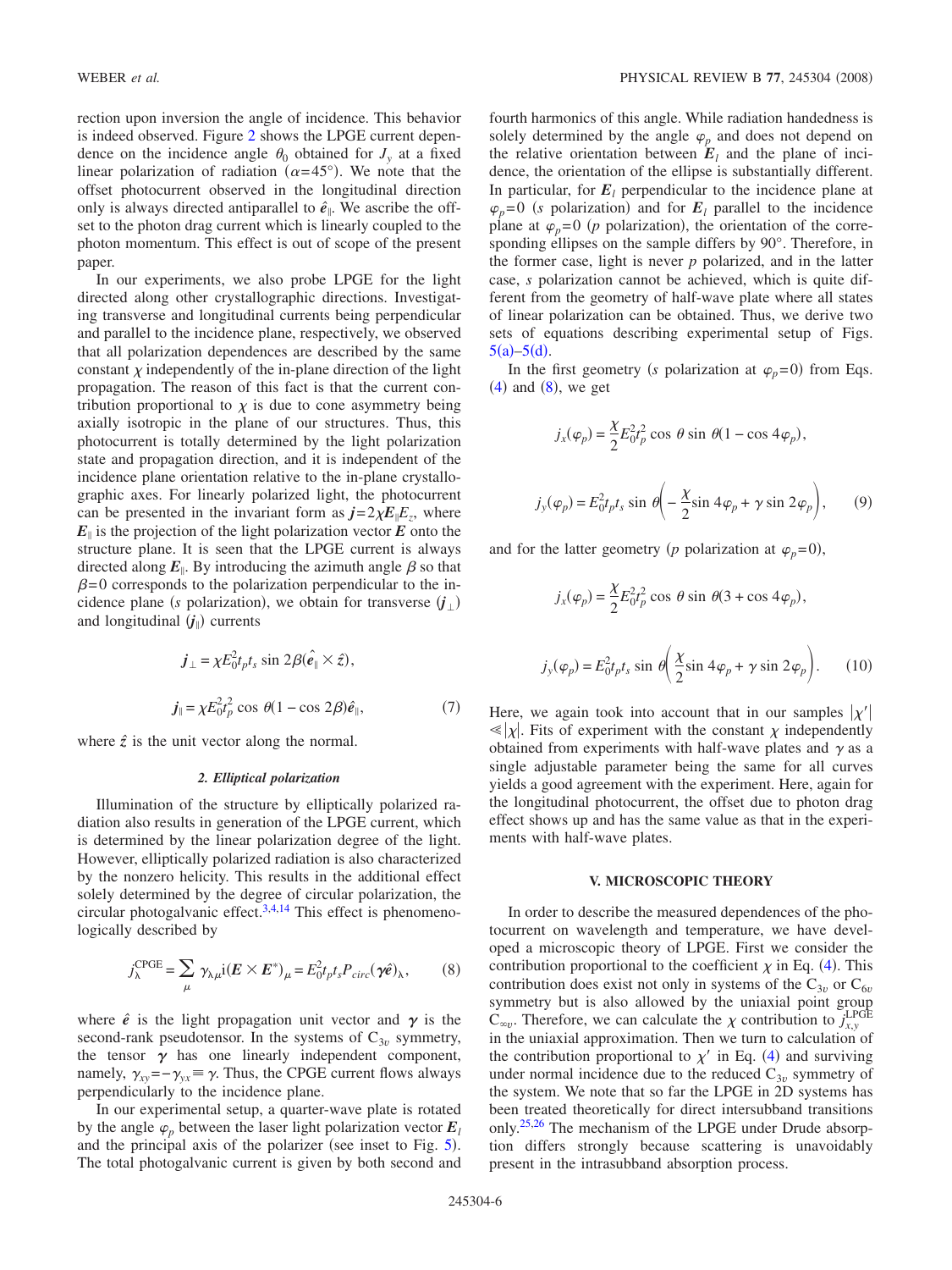<span id="page-6-1"></span>

FIG. 7. (Color online) The quantum transitions responsible for the shift contribution to the photocurrent. Note that Drude absorption under oblique light incidence is caused by  $a_1$  and  $a_2$  processes only.

#### **A. Microscopic model for oblique incidence**

Microscopically the LPGE current consists of the shift and ballistic contributions, which in general can be comparable in order of magnitude. We start from the analysis of the shift contribution and then turn to the ballistic contribution.

### *1. Shift contribution*

The shift contribution arises due to coordinate shifts of the free-carrier wave-packet center-of-mass by microscopic lengths in quantum transitions. The corresponding current is a product of the elementary charge *e*, the transition probability rate  $W_{k'k}$ , and the shift vector  $R_{k'k}$  or, explicitly,

$$
j_{\text{LPGE}}^{(\text{shift})} = 2e \sum_{k'k} W_{k'k} R_{k'k},\tag{11}
$$

<span id="page-6-5"></span>where the factor "two" accounts for spin degeneracy. The elementary shift is related to the transition matrix element  $M_{k'k}$  by<sup>5</sup>

<span id="page-6-0"></span>
$$
R_{k'k} = -\frac{\text{Im}[M_{k'k}^*(\nabla_k + \nabla_{k'})M_{k'k}]}{|M_{k'k}|^2} = -(\nabla_k + \nabla_{k'})\text{arg}(M_{k'k}),
$$
\n(12)

where  $arg(u)$  is the phase of the complex number  $u$ . The above two equations are general and valid for the shift photocurrent calculation in any frequency range. $3,4$  $3,4$  Here, for the first time, we apply them to consider the LPGE under the Drude absorption. Note that Eq.  $(12)$  $(12)$  $(12)$  was applied in the theory of anomalous Hall effect<sup>6,[27](#page-11-23)</sup> where the coordinate shift at scattering is called a side jump.

The main contribution to the matrix element for indirect intrasubband optical transitions,

$$
M_{1k',1k}^{\parallel} = U_{1k',1k} \left( \frac{V_{k'}}{E_{k'} - E_k} - \frac{V_k}{\hbar \omega} \right),
$$
 (13)

<span id="page-6-4"></span>comes from two-quantum processes  $a_1$  and  $a_2$  with intermediate virtual states in the same  $e1$  subband (see Fig. [7](#page-6-1)).

Here, the 2D electron kinetic energy  $E_k = \hbar^2 k^2 / 2m$ , *m* is the electron in-plane effective mass,  $V_k$  is the matrix element of electron-light interaction,

$$
V_k = -\frac{e\hbar A}{mc} \mathbf{e} \cdot \mathbf{k},
$$

 $\omega$ , *A*, and *e* are the frequency, amplitude, and unit polarization vector of the light wave,  $U_{1k',1k}$  is the matrix element of intrasubband elastic scattering  $e_1, k \rightarrow e_1, k'$ , and the superscript  $\parallel$  indicates that the process is allowed for the polarization  $e$  containing an in-plane component  $e_{\parallel}$ . In the following, for simplicity, we ignore the wave vector dependence of  $U_{1k',1k}$  and replace it by a constant  $U_{11}$ . The probability rate  $W_{k/k}$  is given by Fermi golden rule and expressed via the squared modulus of the transition matrix element and  $\delta$  function describing the energy conservation,

$$
E_{k'} - E_k = \hbar \omega. \tag{14}
$$

<span id="page-6-3"></span>The processes  $a_1$  and  $a_2$  in isolation from other processes make no contribution to *j*<sub>LPGE</sub> because  $M_{1k',1k}^{\parallel}$  is independent of  $e_z$ , while the  $\chi$ -related photocurrent in the phenomenologi-cal Eq. ([4](#page-4-3)) is proportional to  $e_z$  or because the microscopic expression in the square brackets in Eq.  $(12)$  $(12)$  $(12)$  is real and hence the elementary shift is absent. The shift contribution becomes nonzero if two other indirect processes,  $b_1$  and  $b_2$  in Fig. [7,](#page-6-1) are taken into account. The virtual states in these processes lie in the second size-quantized subband *e*2. The corresponding matrix element reads as

<span id="page-6-2"></span>
$$
M_{1k',1k}^{\perp} = -ie_z \frac{eA}{\hbar c} z_{21} \Delta_{21} \left( \frac{U_{12}}{\Delta_{21} - \hbar \omega} - \frac{U_{21}}{\Delta_{21} + E_{k'} - E_k} \right). \tag{15}
$$

Here,  $U_{21} = U_{12}$  is the intersubband scattering matrix element,  $\Delta_{21}$  is the energy spacing between the *e*2 and *e*1 subbands, and  $z_{21}$  is the intersubband matrix element of the coordinate z. The superscript  $\perp$  indicates that transitions ([15](#page-6-2)) are allowed in the polarization perpendicular to the interface plane.

Substituting  $M_{k'k} = M_{k'k}^{\parallel} + M_{k'k}^{\perp}$  into Eq. ([12](#page-6-0)), taking then into account the energy conservation equation  $(14)$  $(14)$  $(14)$  and assuming  $\hbar \omega \ll \Delta_{21}$ , we obtain for the elementary shift,

<span id="page-6-7"></span>
$$
|M_{k'k}|^2 R_{k'k} = -z_{21} \left(\frac{e\hbar A}{mc}\right)^2 \frac{U_{11}U_{21}}{\Delta_{21}\hbar \omega} e_z [e \cdot (3k'-k)](k'-k).
$$
\n(16)

Note that the shift is different from zero only due to the wave vector dependence of denominators  $E_k - E_k$  and  $\Delta_{21} + E_k$ ) and  $(15)$  $(15)$  $(15)$ .

The result for the shift photocurrent can be presented in the form

$$
\boldsymbol{j}_{\text{LPGE}}^{(\text{shift})} = -e \xi z_{21} e_{\parallel} e_z \frac{\eta_{\parallel} I}{\Delta_{21}} \frac{F[4E + 3\hbar \omega]}{F[2E + \hbar \omega]}.
$$
(17)

<span id="page-6-6"></span>Here, the factor  $\xi$  is given by<sup>28</sup>

$$
\xi = \frac{\langle U_{11} U_{21} \rangle}{\langle U_{11}^2 \rangle},
$$

where the angular brackets mean averaging over the distribution of static scatterers along *z*, the functional  $F[\phi(E)]$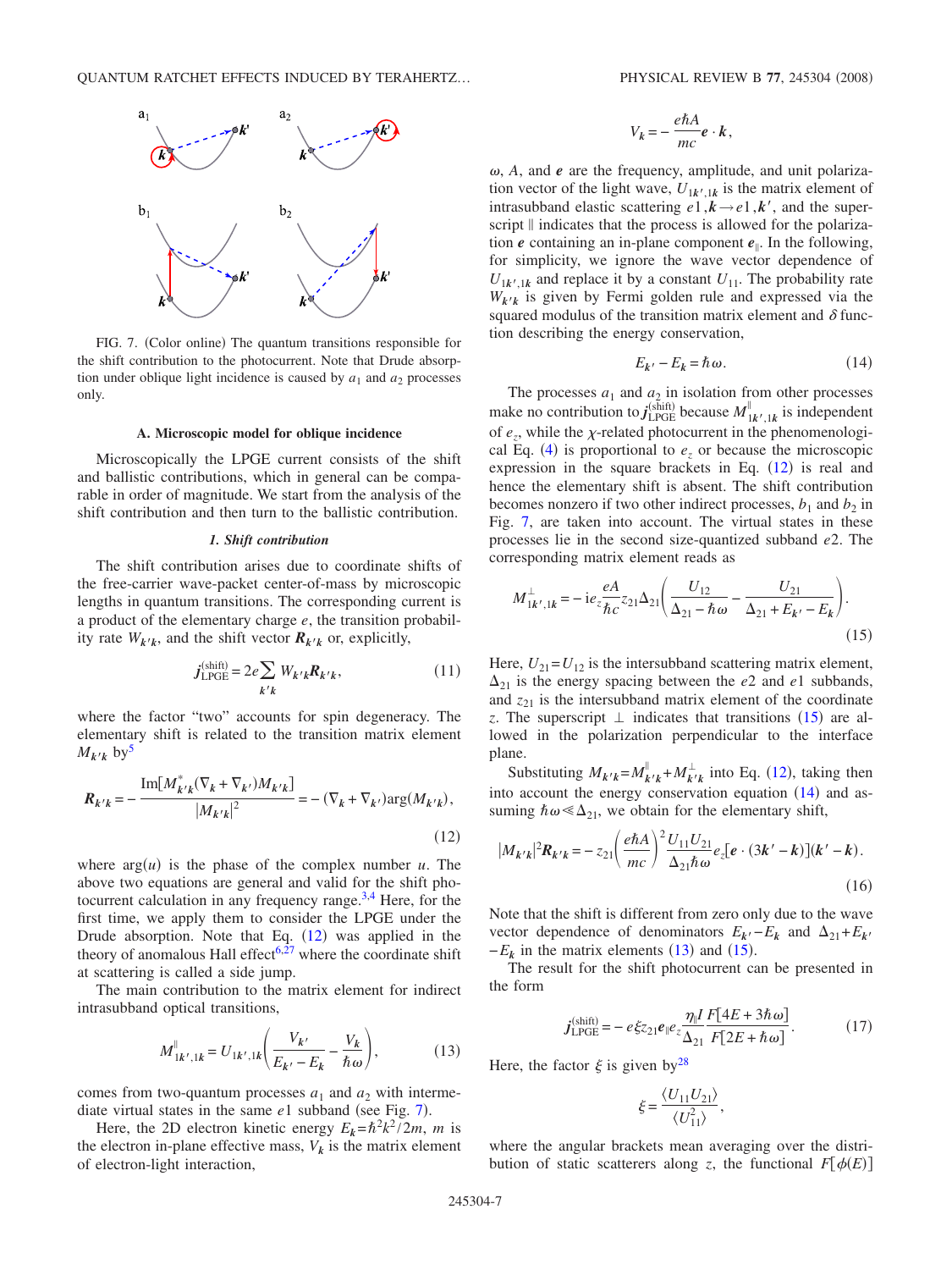<span id="page-7-0"></span>

FIG. 8. (Color online) Optical two-impurity-mediated processes included into consideration in order to obtain nonvanishing antisymmetric part of the scattering rate  $W_{k'k}^a$  in Eq. ([19](#page-7-2)). For the processes  $a_{3...6}$ , the wave vectors satisfy the relation  $k + k_2 = k' + k_1$ .

turns any function  $\phi(E)$  into a real number as follows:

$$
F[\phi(E)] = \int_0^\infty [f(E) - f(E + \hbar \omega)] \phi(E) dE / \int_0^\infty f(E) dE,
$$

 $f(E)$  is the Fermi–Dirac distribution function,  $\eta_{\parallel}$  is the absorbance under normal incidence  $(\theta=0)$  given by<sup>29</sup>

$$
\eta_{\parallel} = \frac{e^2}{\hbar c} \frac{2\pi N_s}{n_{\omega} m \omega^3 \tau_p} F[2E + \hbar \omega],\tag{18}
$$

<span id="page-7-3"></span>the momentum relaxation time  $\tau_p = \hbar^{3} / (mN_d \langle U_{11}^2 \rangle)$ , and  $N_s$ and  $N_d$  are the 2D concentrations of electrons and scatterers, respectively.

Note that allowance for nonzero value of  $\xi$  and, hence, of the LPGE current, presupposes the uniaxial asymmetry of the structure[.28](#page-11-24) This corresponds to the phenomenology of the LPGE, which requires the absence of an inversion center in the system. A value of  $\xi$  is nonzero due to an asymmetrical shape of the electron envelope functions in the *e*1 and *e*2 subbands caused by the build-in electric field. An inhomogeneous asymmetrical distribution of scatterers along the *z* axis can also contribute to  $\xi$ .

#### *2. Ballistic contribution*

In order to obtain a nonzero ballistic photocurrent, it is necessary to go beyond the approximation of single-impurity scattering and take into account simultaneous scattering by two impurities in one process. Such optical-absorption processes are schematically shown in Fig. [8.](#page-7-0) Let us introduce the antisymmetrical part  $W_{k'k}^a$  of the  $k \rightarrow k'$  transition rate  $W_{k/k}$ , which changes sign under simultaneous inversion of the wave vectors  $k$  and  $k'$ . It can be expressed in terms of Fermi golden rule,

<span id="page-7-2"></span>
$$
W_{k'k}^{a} = \frac{2\pi}{\hbar} |M_{k'k}|_{a}^{2} [f(E_{k}) - f(E_{k'})] \delta(E_{k'} - E_{k} - \hbar \omega),
$$
\n(19)

where  $|M_{k'k}|_a^2$  is the antisymmetric part of the squared modulus of the optical two-impurity-mediated matrix element  $M_{k'k}$ . Then the ballistic contribution to the LPGE current is given by

$$
j_{\text{LPGE}}^{\text{(ball)}} = 2e \sum_{k,k'} W_{k'k}^a \tau_p(\boldsymbol{v}_{k'} - \boldsymbol{v}_k), \tag{20}
$$

<span id="page-7-1"></span>where  $v_k = \hbar k/m$  is the electron velocity.

Here it is worth discussing the dependence of the ballistic and shift contributions on the concentration of elastic scatterers  $N_d$ . For two-impurity scattering the probability rate  $W_{\mathbf{k}^{\prime} \mathbf{k}}^{a} \propto N_d^2$ . In contrast, the single-impurity scattering rate  $W_{k'k}$  in Eq. ([11](#page-6-5)) linearly depends on  $N_d$ . However, the ballistic current is controlled by the momentum relaxation time [see the factor  $\tau_p$  in the right-hand side of Eq. ([20](#page-7-1))]. Since  $\tau_p \propto N_d^{-1}$ , the ballistic and shift currents are both proportional to  $N_d$ . In this sense, there is an analogy between a pair of the two contributions to the photocurrent and a pair of the sidejump and skew-scattering currents in the anomalous Hall effect.<sup>6</sup>

In order to get the photocurrent proportional to both  $e_{\parallel}$ and  $e_z$ , we extract from  $|M_{k'k}|^2$  the interference term proportional to Re $\{M^{\parallel}M^{\perp*}\}\$ , where  $M^{\parallel}$  and  $M^{\perp}$  are the contributions to the matrix element of the indirect optical transition proportional to  $e_{xx}$  and  $e_{yy}$ , respectively. To the lowest order in  $\hbar \omega / \Delta_{21} \ll 1$ , one should include into consideration six two-impurity scattering processes  $a_3 \cdots a_8$  contributing to  $M^{\parallel}$ and two processes  $b_3$  and  $b_4$  for  $M^{\perp}$  depicted in Fig. [8.](#page-7-0)

For example, below we present the contributions to *M* from the processes  $a_5$  and  $a_6$ ,

$$
M_{a_5}^{\parallel} = N_d \sum_{k_1 k_2} \frac{U_{11}' V_{k_2} U_{11} U_{11}' \delta_{k+k_2, k'+k_1}}{(E_{k_2} - E_k - \hbar \omega - i0)(E_{k_2} - E_k - i0)(E_{k_1} - E_k - i0)},
$$

$$
M_{a_6}^{\parallel} = N_d \sum_{k_1 k_2} \frac{V_{k'} U_{11}' U_{11} U_{11}' \delta_{k+k_2, k'+k_1}}{(E_{k'} - E_k - i0)(E_{k_2} - E_k - i0)(E_{k_1} - E_k - i0)},
$$
\n(21)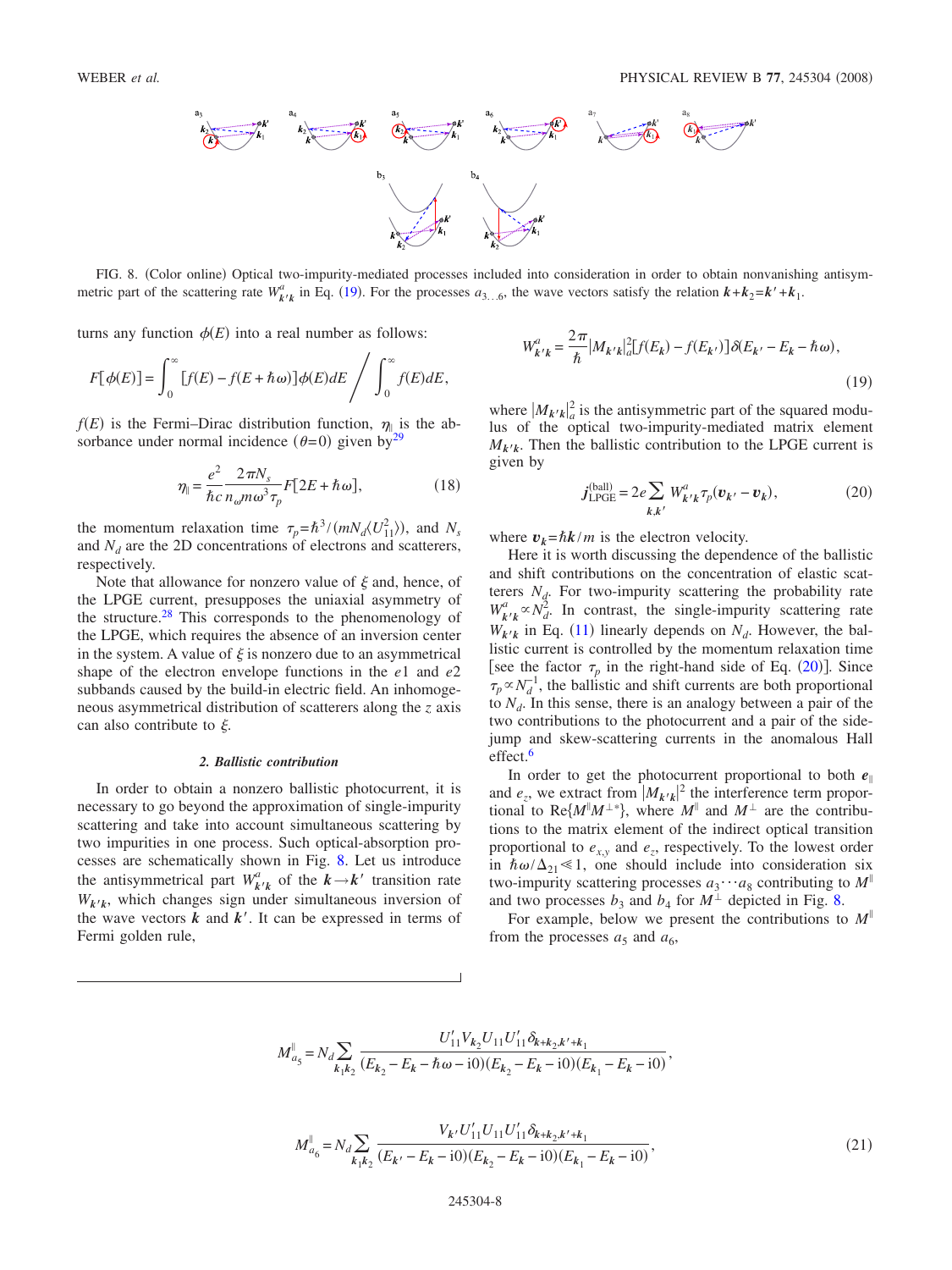where the prime means the scattering (shown by dotted lines in Fig.  $8$ ) by a defect different from that which is related to the matrix element  $U_{11}$  in these equations and to  $U_{21}$  in Eq. ([15](#page-6-2)) (shown by the dashed lines). The Kronecker symbols are obtained after averaging the matrix element over the inplane distribution of the second scatterer. Note that averaging over its distribution in the *z* direction results in replacement of the square  $(U'_{11})^2$  by  $\langle U^2_{11} \rangle$ . The energy denominators are rewritten by using the identity

$$
\frac{1}{x-10} = PV\frac{1}{x} + i\pi\delta(x),
$$

and, among three such terms in each contribution  $M_{a_j}^{\parallel}$  (*j*  $=3...8$ , we retain the  $\delta$  function in one of them and take the Cauchy principal values for two others. This additional  $\delta$ function, together with the energy conservation law  $(14)$  $(14)$  $(14)$  and the relation  $k+k_2=k'+k_1$ , fixes absolute values of the wave vectors  $k, k', k_1,$  and  $k_2$ . The integration over the azimuthal angle of the vector  $k_1$  or  $k_2$  is performed by using the principal value integral,

$$
PV\int_0^{2\pi} \frac{d\varphi}{2\pi a - b \cos \varphi} = \frac{\Theta(a^2 - b^2)\text{sign }a}{\sqrt{a^2 - b^2}},
$$

where  $\Theta(x)$  is the Heaviside step function. The calculation shows that, among the eight processes presented in Fig. [8,](#page-7-0) only two, namely, the processes  $a_5$  and  $a_6$ , lead to nonzero ballistic current. The final result for this current reads

$$
j_{\text{LPGE}}^{\text{(ball)}} = e_{\parallel} e_z \frac{\eta_{\parallel} I}{\Delta_{21}} \xi e z_{21} \frac{F[L(\hbar \omega/E)]}{F[E/\hbar \omega + 1/2]},\tag{22}
$$

<span id="page-8-0"></span>where

$$
L(x) = \frac{x}{2\pi} \int_{\varphi_0(x)}^{2\pi} \frac{d\varphi}{\sqrt{(x - 2\sqrt{1 + x}\cos\varphi)^2 - 4}},
$$

$$
\varphi_0(x) = \Theta(8 - x)\arccos\left(\frac{x - 2}{2\sqrt{1 + x}}\right).
$$

The function  $L(x)$  goes to zero as  $x/4$  at  $x \rightarrow 0$  and tends to 1 at  $x \rightarrow \infty$ . A sum of the shift and ballistic contributions given by Eqs. ([17](#page-6-6)) and ([22](#page-8-0)) represents the photocurrent phenomenologically described by the coefficient  $\chi$  in Eq. ([4](#page-4-3)).

### **B. Microscopic model for normal incidence**

An ideal GaN/AlN interface has the point-group symmetry  $C_{3v}$ , which is a subgroup of the  $C_{6v}^4$  space group of a bulk wurtzite crystal. The group  $C_{6v}^4$  is nonsymmorphic and contains, in addition to  $C_3$  and  $\sigma_v$ , the elements {  $C_6|\tau\rangle$ , {  $\sigma_d|\tau\rangle$ , where  $\tau$  is the fractional lattice translation  $(0,0,c/2)$  and *c* is the lattice constant along the principal axis *z*. In the 2D structures, the screw-axis and glide-plane operations shift the interfaces along *z* not bringing the system into coincidence with itself and, as a result, the point-group symmetry reduces to  $C_{3v}$ .

For the  $C_{6v}$  symmetry of bulk wurtzite structure, characteristic of III-nitrides, the nonvanishing third order tensor components  $\chi_{\lambda\mu\nu}$  symmetrical in  $\mu$  and  $\nu$  are  $\chi_{zzz}$ ,  $\chi_{zxx}$  $=\chi_{zyy}$ , and  $\chi_{xxz} = \chi_{xzx} = \chi_{yyz} = \chi_{yzy} \equiv \chi$ . Therefore, forbidden are such bulk effects as the second-harmonic generation for excitation along *z*, a piezoelectric field induced in the  $(x, y)$ plane under the deformation in this plane and the photocurrent in the  $(x, y)$  plane for the light propagating along *z*. The reduction from  $C_{6v}$  to  $C_{3v}$  removes these restrictions and four new nonzero components appear,  $\chi_{xxy} = \chi_{xyx} = \chi_{yxx} = -\chi_{yyy}$  $\equiv \chi'$  [see Eqs. ([4](#page-4-3))]. Note that it is the interface that is exclusively responsible for the appearance of new components.

Here we propose a microscopic model of the LPGE under normal incidence. In this geometry virtual transitions via other size-quantized electronic subbands are forbidden; therefore, we should consider the light absorption with intermediate states either in the same *e*1 electronic subband or in the valence band. In the first case, see Fig. [7,](#page-6-1) the reduced  $C_{3v}$ symmetry manifests itself in the scattering matrix element  $U_{1k',1k}$ , and, instead of Eq. ([16](#page-6-7)), one should replace the elementary shift in the product  $|M_{k'k}|^2 R_{k'k}$  by the scattering induced shift,

$$
R_{k'k}^{(U)} = -\frac{\text{Im}[U_{1k',1k}^{*}(\nabla_{k} + \nabla_{k'})U_{1k',1k}]}{|U_{1k',1k}|^{2}}.
$$

Note that the main contribution to  $U_{1k',1k}$  dependent only on the difference *k*−*k*- does not result in the shift because the operator  $(\nabla_k + \nabla_{k'})$  nullifies such a term. Similar contribution to the LPGE current has been calculated for Drude absorption in the heavy-hole subband of a bulk  $p$ -GaAs,  $30$  where the shift appeared due to interference of polar and deformation scattering mechanisms on optical phonons.

For optical transitions going via  $\Gamma_6$  valence-band states, the elementary shift can be related to asymmetry of the interband optical matrix elements, in which case the asymmetry of the interband scattering matrix element is neglected. We consider this mechanism in more detail. Taking into account the symmetry considerations, we can present the interband matrix elements of the operator  $e_{\parallel} \cdot p$  (where p is the momentum operator) between the conduction-band state  $\Gamma_1$ and the valence-band states  $\Gamma_6$  as

$$
\boldsymbol{e}_{\parallel} \cdot \boldsymbol{p}_{c\Gamma_1; v, \Gamma_{6x}}(\boldsymbol{k}) = i\mathcal{P}e_x + \mathcal{Q}(e_x k_y + e_y k_x), \tag{23}
$$

$$
\boldsymbol{e} \cdot \boldsymbol{p}_{c\Gamma_1; v, \Gamma_{6y}}(\boldsymbol{k}) = i\mathcal{P}e_y + \mathcal{Q}(e_x k_x - e_y k_y),
$$

<span id="page-8-1"></span>where  $P$  and  $Q$  are real constants. Multiband derivation of these contributions for GaN-based 2D structures is given in Appendix B. The matrix element  $Q$  is nonzero due to the presence of the interface in the heterostructure. This approach is similar to description of interface inversion asymmetry induced spin splitting in the envelope-function method, where the  $\delta$ -functional terms are introduced into the interband Hamiltonian (see Refs. [31](#page-11-27) and [32](#page-11-28)). As a result, we expect a strong dependence of  $Q$  on the confinement size because  $Q$  is proportional to a product of the electron and hole envelope functions at the interface [see Eq.  $(B3)$  $(B3)$  $(B3)$ ]. We expand  $M_{k'k}$  and  $R_{k'k}$  in powers of small parameters  $\hbar \omega / E_{g}$ ,  $E/E_g \le 1$ . In the same nonvanishing order, we should take into account  $k$  dependence of the matrix element  $P$ . This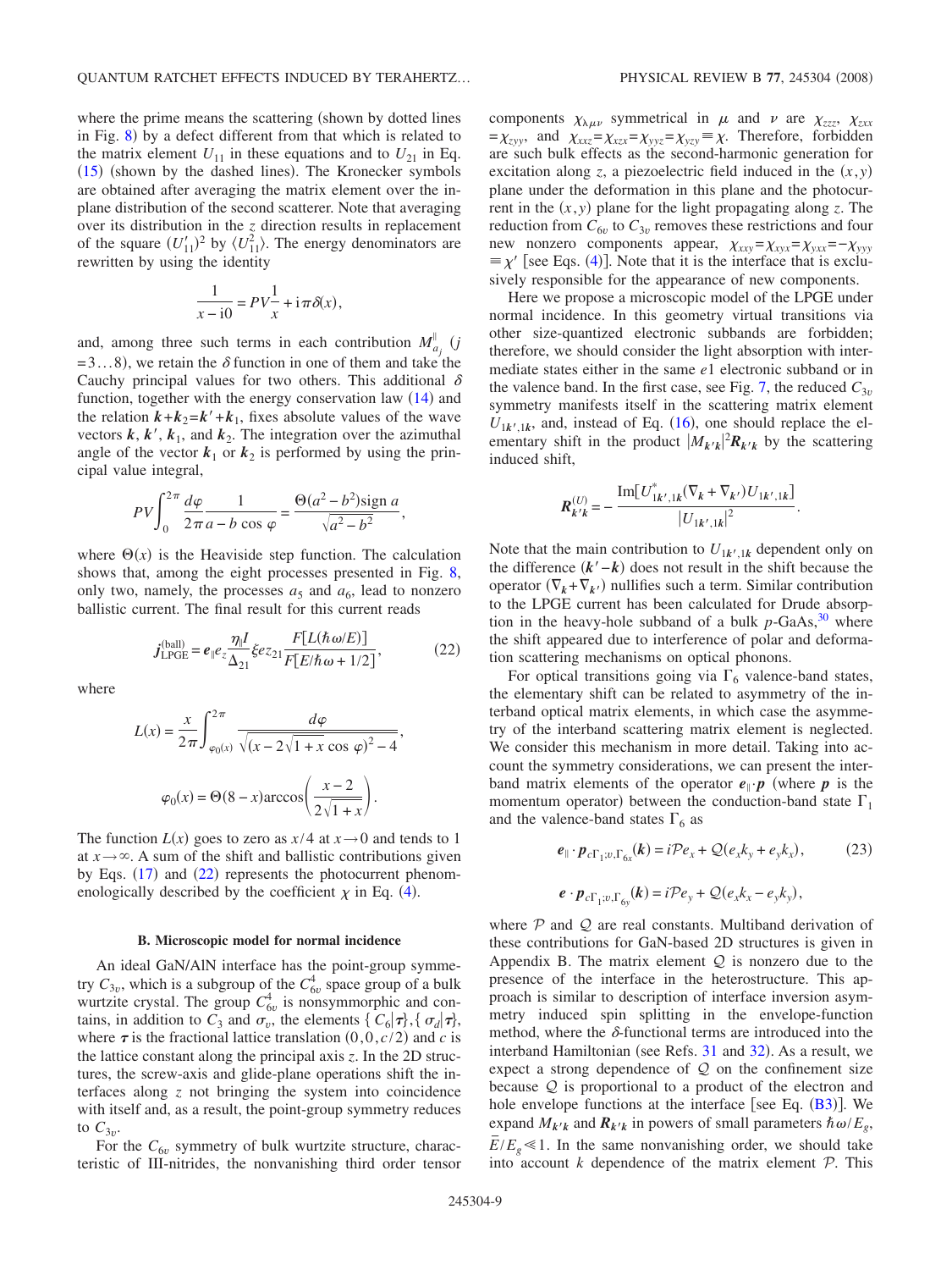could be done by replacing in Eq.  $(23)$  $(23)$  $(23)$  the constant P by the function

$$
\mathcal{P}(k) = \mathcal{P}_0 \bigg( 1 - \frac{E_k}{2E_g} \bigg).
$$

The interband scatterings  $c\Gamma_1\mathbf{k} \leftrightarrow v\Gamma_{6x}\mathbf{k}'$  and  $c\Gamma_1\mathbf{k} \leftrightarrow v\Gamma_{6y}\mathbf{k}'$  are described by the constant matrix elements  $U_{cv_x}$  and  $U_{cv_y}$ assumed to be independent of *k* and *k'*, with  $\langle U_{cv_x}^2 \rangle = \langle U_{cv_y}^2 \rangle$ .

In order to carry out a reasonable estimation of the coefficient  $\chi'$  in Eq. ([4](#page-4-3)), we have used a simple nonrelativistic  $\mathbf{k} \cdot \mathbf{p}$  model coupling the  $c\Gamma_1$  and  $v\Gamma_6$  band states. In this model the valence band consists of two subbands, one with an infinite in-plane effective mass and the other with the hole in-plane effective mass coinciding with that for a conduction-band electron. Omitting the details of derivation, we present the final result,

$$
\chi' = \frac{2\pi e^3}{m_0^2 \omega} \frac{\langle U_{cv}^2 \rangle \mathcal{P}_0 \mathcal{Q}}{E_g^3} N_s F_1,\tag{24}
$$

where  $F_1 = F[1] = \int_0^\infty [f(E) - f(E + \hbar \omega)] dE / \int_0^\infty f(E) dE$ . Experiment shows a noticeable magnitude of the LPGE current under normal incidence (see Fig. [4](#page-2-0)).

### **VI. DISCUSSION**

In this section, we discuss the role of the contributions to the total current and analyze the frequency and temperature dependences of LPGE. An analytical estimation for the shift and ballistic photocurrents at Drude absorption is readily available for the photon energies  $\hbar \omega$  small compared to the electron typical energy  $\overline{E}$ , which is relevant to our experiments performed at room temperature and applying terahertz radiation. In this case, Eqs.  $(17)$  $(17)$  $(17)$  and  $(22)$  $(22)$  $(22)$  reduce to

$$
j_{\text{LPGE}}^{(\text{shift})} \sim 2\xi e z_{21} \frac{\eta_l I}{\Delta_{21}},
$$

$$
j_{\text{LPGE}}^{(\text{ball})} \sim \xi e z_{21} \frac{\eta_l I}{\Delta_{21}} \left(\frac{\hbar \omega}{2\bar{E}}\right)^2.
$$

Since  $\hbar \omega / \bar{E} \le 1$  the shift contribution dominates the LPGE. This estimation is confirmed by the study of the frequency dependence of LPGE. Indeed, while the shift photocurrent follows the frequency dependence of the absorbance which, for Drude processes, is given by Eq.  $(1)$  $(1)$  $(1)$ , the ballistic contribution has another frequency dependence because in this case  $j_{\text{LPGE}}^{\text{(ball)}} \propto \eta_{\parallel} \omega^2$ . The observed good agreement of the cur-rent and absorption frequency behavior (see Fig. [3](#page-2-1)) unambiguously proves the dominating role of the shift contribution to the LPGE. We note that such a spectral behavior of the LPGE has been previously observed in bulk III-V semiconductors.<sup>33</sup>

We note that even for the opposite limit of  $\hbar \omega / \bar{E} \ge 1$  the LPGE due to Drude absorption is still dominated by the shift contribution. In this case, estimations yield  $j_{\text{LPGE}}^{\text{(shift)}} = -(3/2) j_{\text{LPGE}}^{\text{(ball)}}$ .

Now we analyze the temperature dependence. As follows from Eq. ([17](#page-6-6)), the temperature dependence of the LPGE cur-

rent is given by  $j_{\text{LPGE}}^{(\text{shift})} \propto \xi \eta_{\parallel}(T)$ . Taking into account temperature behavior of the Drude absorption [see Eq.  $(18)$  $(18)$  $(18)$ ], we get  $j_{\text{LPGE}}^{(\text{shift})} \propto \xi / \tau_p(T)$ . Here we again use the relation  $\hbar \omega \ll \bar{E}$  $k_B T$ . Variation of the temperature results in the change of the dominant scattering mechanisms. Typically in the lowdimensional structures by raising temperature, we get a transition from the temperature-independent scattering rate by impurities  $1/\tau_p^{\text{imp}}$  to the fast-increasing rate due to scattering by phonons  $1/\tau_p^{ph}(T)$ . As a result, we have for the LPGE current

$$
j_{\text{LPGE}}^{\text{(shift)}} \propto \frac{\xi_{\text{imp}}}{\tau_p^{\text{imp}}} + \frac{\xi_{\text{ph}}}{\tau_p^{\text{ph}}(T)}.
$$

This expression demonstrates that despite the inverse mobility  $1/\mu(T) \propto 1/\tau_p^{\text{imp}} + 1/\tau_p^{\text{ph}}(T)$  is a monotonous function of temperature (see inset in Fig. [3](#page-2-1)) and the asymmetry factors  $\xi$ are temperature independent, the LPGE current can have a minimum or even change the sign at temperature increase. This is due to the interplay between two contributions to the LPGE caused by different scattering mechanisms characterized by substantially different values of  $\xi_{\text{imp}}$  and  $\xi_{\text{ph}}$  possibly being even opposite in signs. Due to the fact that only one time is temperature dependent,  $\left[\tau_p^{ph}(T)\right]$  variation of temperature may result in the dominance of one or the other contribution to the LPGE current.

### **VII. CONCLUSION**

In conclusion, we have studied the linear photogalvanic effect in wurtzite GaN(0001)-based heterojunctions under excitation by linearly and elliptically polarized lights in the terahertz frequency range. Experimentally, the properties of LPGE have been revealed as a function of the incidence angle and the polarization state of radiation. A detailed pointgroup symmetry analysis of the polarization properties shows an agreement between the experimental data and the phenomenological theory of LPGE. Phenomenologically, the effect is described by the two linearly independent coefficients  $\chi$  and  $\chi'$ , the former being allowed by the  $C_{3v}$ ,  $C_{6v}$ , and even  $C_{\infty}$  symmetries and the latter being nonzero only for the  $C_{3v}$  symmetry. An observation of the photocurrent under normal incidence determined by  $\chi'$  unambiguously demonstrates a reduction in the heterojunction symmetry from hexagonal  $C_{6v}$  to trigonal  $C_{3v}$ . However, beginning from very small oblique angles first contribution to the photocurrent prevails over the second one. The frequency dependence of the measured LPGE photocurrent exhibits a Drudetype behavior. A microscopic theory of LPGE under the intrasubband (Drude) absorption in the lowest *e*1 electron subband has been developed. While calculating the  $\chi$ -related photocurrent, we have included virtual indirect optical transitions via the higher subband *e*2, estimated both the shift and ballistic contributions and showed that the first one exceeds the other by a large factor  $\alpha(\bar{E}/\hbar\omega)^2$ . The dominating shift photocurrent repeats a Lorentzian frequency dependence of the Drude-absorption coefficient, in agreement with the experiment. The temperature dependence of the photocurrent is governed by a product of the absorption coefficient and the dimensionless parameter of asymmetry. Microscopically, the contribution nonvanishing under normal incidence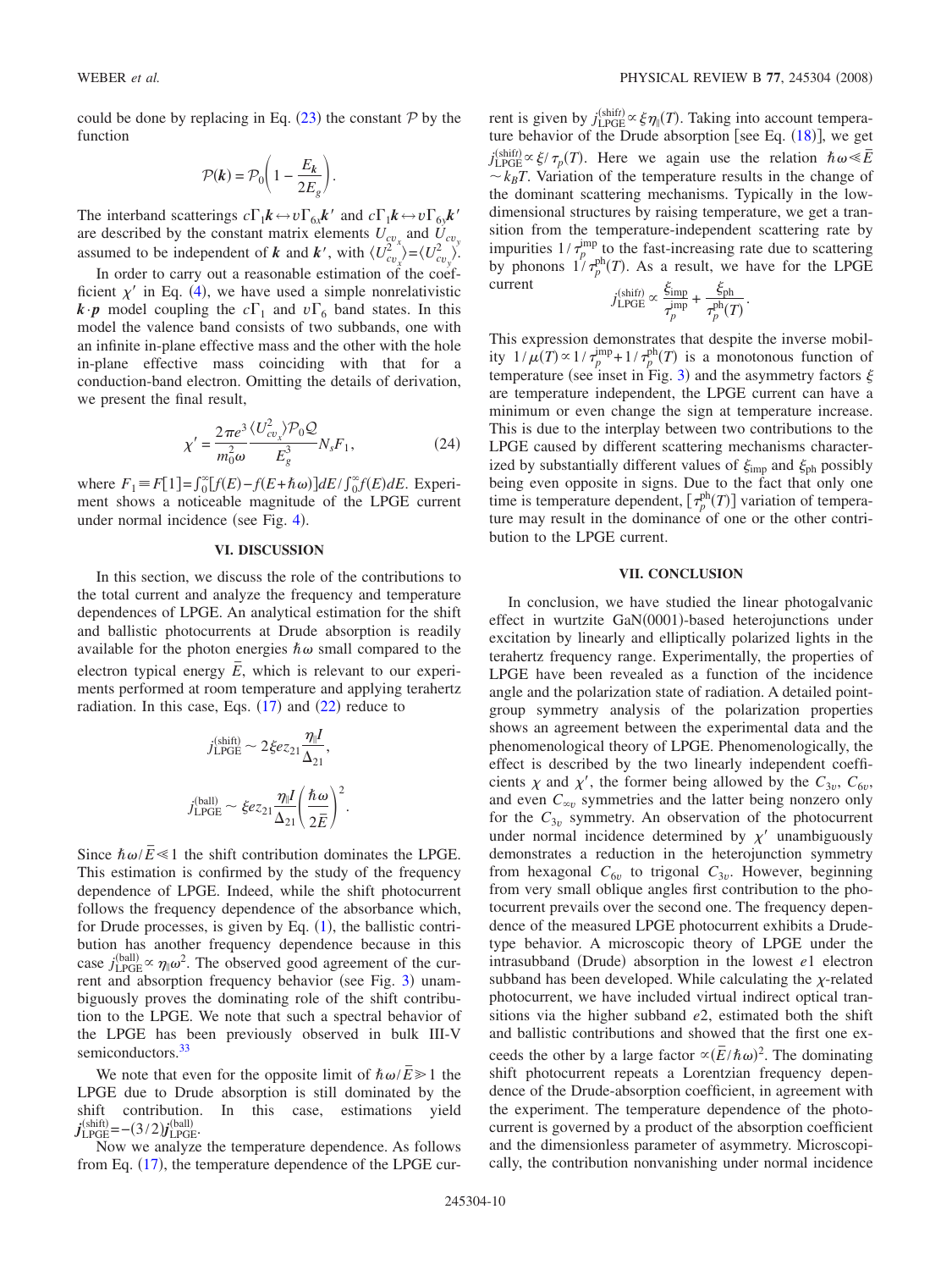<span id="page-10-0"></span>

FIG. 9. Schematic representation of the orientation of the crystallographic axes  $x$  and  $y$  relative to the directions  $x'$  and  $y'$  along which the current is measured.

arises taking into account indirect optical transitions via virtual electronic states in the valence band.

#### **ACKNOWLEDGMENTS**

The financial support from the DFG and RFBR is gratefully acknowledged. E.L.I. thanks DFG for the Merkator professorship. Work of L.E.G. is also supported by "Dynasty" Foundation—ICFPM and President grant for young scientists. The high quality GaN samples were kindly provided by Hyun-Ick Cho and Jung-Hee Lee from Kyungpook National University, Korea. We gratefully acknowledge the support of the Stichting voor Fundamenteel Onderzoek der Materie (FOM) in providing beam time on FELIX.

# **APPENDIX A: PHOTOCURRENTS IN THE ROTATED COORDINATE FRAME**

In Sec. IV A we get phenomenological equations for LPGE at normal incidence. We obtained that the photocurrent direction is determined by the orientation of the electric vector with respect to the crystallographic axes *x* and *y*. Most convenient for this effect is to investigate the current in the directions along and perpendicular to one of the mirrorreflection planes of the  $C_{3v}$  point group. However, in contrast to III-V semiconductor heterostructures where well determined in-plane crystallographic orientation is naturally obtained by cleaving in GaN/AlGaN heterojunctions grown on the sapphire substrate this may be not the case. Therefore, we obtain here the LPGE for the arbitrary orientation of contacts in respect to the crystallographic directions. To describe this situation, we introduce the angle  $\Phi$  between the in-plane directions  $x'$  and  $y'$  along, which the contacts are made and the crystallographic axes  $x$  and  $y$  (see Fig. [9](#page-10-0)). The symmetry considerations yield the expression for the combination of *x* and y' components of the photocurrent, which follows from Eqs. ([4](#page-4-3)) for  $E_z = 0$ ,

$$
j_{x'} + i j_{y'} = i \chi'(E_{x'} - i E_{y'}) (E_{x'}^* - i E_{y'}^*) \exp(3i\Phi)
$$

or, equivalently,

$$
j_{x'} = \chi'(t_0 E_0)^2 \sin(2\alpha - 3\Phi),
$$
  
\n
$$
j_{y'} = \chi'(t_0 E_0)^2 \cos(2\alpha - 3\Phi),
$$
\n(A1)

<span id="page-10-1"></span>where  $\alpha$  is counted from  $y'$ :  $E(\alpha=0)$  ||y'.

Equations  $(A1)$  $(A1)$  $(A1)$  demonstrate that the azimuth angular dependence for arbitrary orientation of contacts in respect to the crystallographic directions remains the same but differs by the phase shift  $3\Phi$ . Finally, we note that the photocurrent determined by the constant  $\chi$  in Eq. ([4](#page-4-3)) is independent of the angle  $\Phi$  because it is totally defined by position of the incidence plane and polarization of light. Therefore, Eq.  $(7)$  $(7)$  $(7)$ holds for any angle  $\Phi$ .

# **APPENDIX B: DERIVATION OF INTERBAND MATRIX ELEMENTS**

<span id="page-10-2"></span>Equation  $(23)$  $(23)$  $(23)$  can be obtained from the two-band electron effective Hamiltonian

$$
\mathcal{H}_{c\Gamma_1; v, \Gamma_{6x}}(\boldsymbol{k}) = \frac{\hbar}{m_0} (\mathrm{i} \mathcal{P} k_x + \mathcal{Q} k_x k_y), \tag{B1}
$$

$$
\mathcal{H}_{c\Gamma_1; v, \Gamma_{6y}}(\boldsymbol{k}) = \frac{\hbar}{m_0} \left[ i\mathcal{P}k_y + \mathcal{Q}\frac{1}{2}(k_x^2 - k_y^2) \right]
$$

by using the relation

$$
\boldsymbol{e} \cdot \boldsymbol{p}_{c\Gamma_1; v, \Gamma_6}(\boldsymbol{k}) = \frac{m_0}{\hbar} (\boldsymbol{e} \cdot \nabla_{\boldsymbol{k}}) \mathcal{H}_{c\Gamma_1; v, \Gamma_6}(\boldsymbol{k}).
$$

We describe the symmetry reduction from  $C_{6v}$  to  $C_{3v}$  by introducing a  $\delta$ -functional perturbation  $\hat{V}' \delta(z - z_{if})$ , where  $z_{if}$ is the interface coordinate in the *z* axis and the operator  $\hat{V}'$ transforms according to the representation  $B_1$  of the group  $C_{6\nu}$  with the basic function  $y^3 - 3x^2y$  (here as before we assume that one of the three mirror-reflection planes in the  $C_{3v}$ group contains the axes  $y$ , *z* and is perpendicular to *x*). The perturbation  $\hat{V}'$  mixes the Bloch state  $\Gamma_6$  with  $\Gamma_5$  and the Bloch state  $\Gamma_3$  with  $\Gamma_1$ .

In order to find the quadratic-in- $k$  correction in Eq.  $(B1)$  $(B1)$  $(B1)$ , we calculate the third-order correction to the Hamiltonian using the perturbation theory,  $34$ 

$$
\hat{\mathcal{H}}_{c;v}^{(3)} = \frac{1}{2} \sum_{ss'} \hat{\mathcal{H}}_{c;s} \hat{\mathcal{H}}_{s,s'} \hat{\mathcal{H}}_{s'v} \Phi(s s'),
$$

$$
\Phi(s s') = \left[ \frac{1}{(E_c^0 - E_s^0)(E_c^0 - E_{s'}^0)} + \frac{1}{(E_v^0 - E_s^0)(E_v^0 - E_{s'}^0)} \right].
$$

Here the indices  $c, v$  mean, respectively, the lowest conduction and the highest valence bands of the symmetries  $\Gamma_1$  and  $\Gamma_6$ ; *s*, *s'* are other conduction or valence bands different from  $c$  and  $v$  (the electron spectrum throughout the Brillouin zone for bulk GaN can be found, e.g., in Refs. [35](#page-11-32) and [36](#page-11-33)).  $\hat{\mathcal{H}}_{n,n'}$  is the matrix of the first-order matrix elements of the  $\mathbf{k} \cdot \mathbf{p}$  coupling or the interface mixing between the states in the bands *n* and *n'*;  $E_n^0$  is the electron energy in the band *n* at the  $\Gamma$ point. The dimension of the matrix  $\hat{\mathcal{H}}_{n,n'}$  is  $N \times N'$ , where  $N, N'$  are degeneracies of the bands *n* and *n'*, respectively. Taking into account the bands  $s\Gamma_6$  ( $s \neq v$ ),  $s'\Gamma_5$ , and  $s''\Gamma_3$ , we can present the coefficient  $Q$  in Eq. ([B1](#page-10-2)) for a structure with a single interface in the following form: